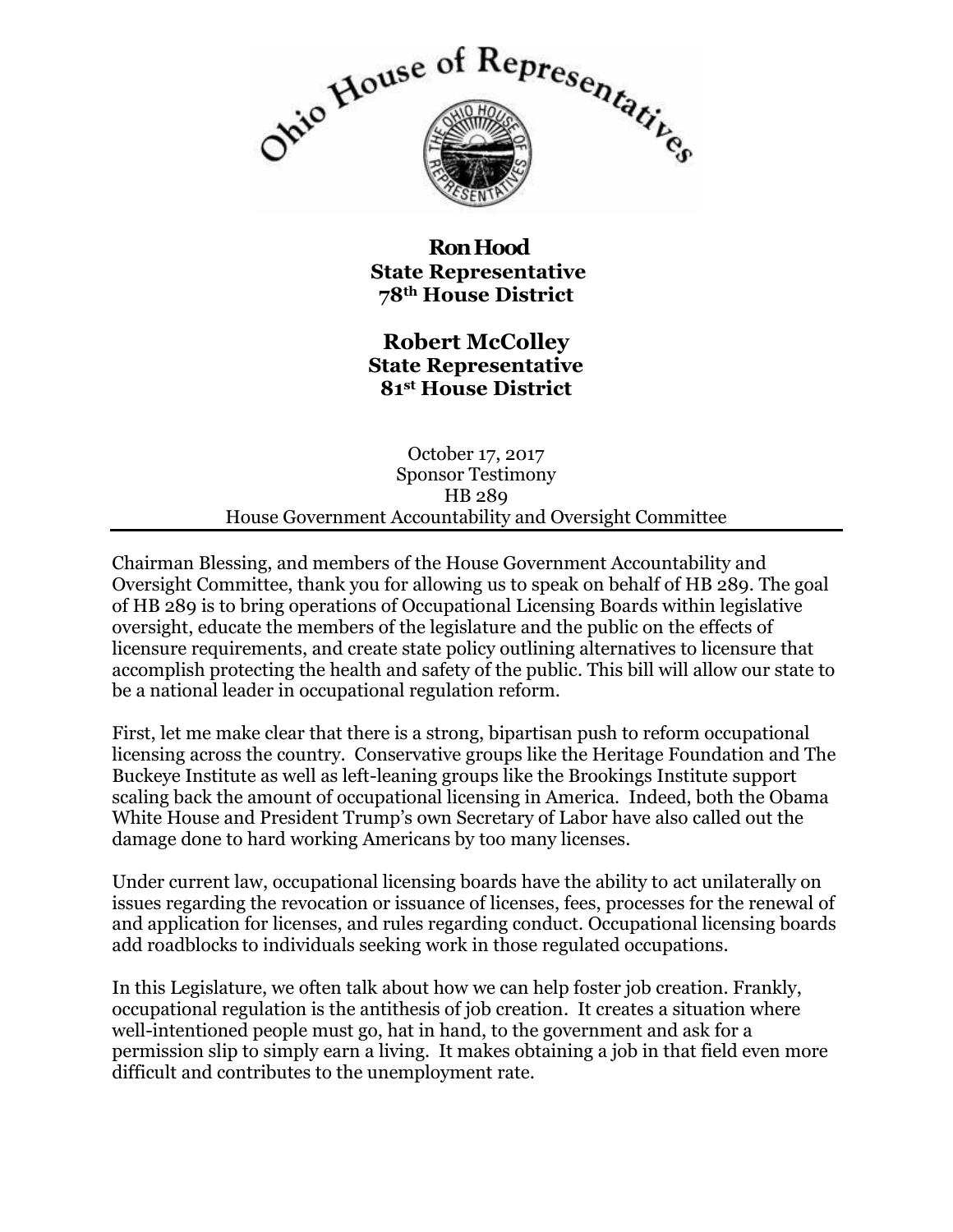Often, the proponents of those seeking new licensure requirements for occupations will argue that the fact of having such a license from the State is necessary to protect the public from 'fly-by-nights' and that current entrepreneurs in the industry are just seeking to exploit the public without any accountability. Generally, new licensure requirements result in less individuals working in that industry, the cost of obtaining that good produced or service offered by a consumer increases tremendously, and very little in the terms of increased public health and safety is accomplished.

Further, this is particularly tough on low income and minority Ohioans. Low income Ohioans must spend a greater percentage of their income on licensing than those on the upper rungs of the economic ladder. Additionally, every day they spend meeting sometimes-onerous requirements is a day less earning money for their families. Given that the African Americans typically have an unemployment rate that is double White Americans, these types of restrictions on jobs also disproportionately, and unfairly, hurts them too.

Currently, in order to become a licensed cosmetologist in the State of Ohio, one will need 1,500 hours of training. On the contrary, in order to become a state licensed Emergency Medical Technician (EMT), only requires 150 training hours. EMT's actually deal with life and death issues on a daily basis, and yet the burden on potential cosmetologists is incredible.

The bill seeks to create public policy that states that there are other forms of regulation less restrictive than licensure that accomplish the same end. Most of which the private sector uses to self-regulate. For example, Google and Yelp reviews help consumers of a product or service identify a good or bad actor simply by the comments and experiences of others. The comments will drive consumers to certain businesses and away from others. Businesses only survive if they are profitable, and if reviews are negative their bottom line will suffer.

In addition, the bill creates a process, similar to that of a fiscal note, when bills are introduced that would seek to educate the public on the potential effects that licensure requirements would have on the occupation and the public.

Also included in the bill is a provision that was almost identical to one that was passed in HB 49, the budget bill, and signed into law by the Governor. This provision would give the Common Sense Initiative (CSI) office the ability to evaluate actions taken by occupational licensing boards against individuals operating in an occupation for anticompetitive behavior, and if any is found, stop those actions. This would protect the State and members of the occupational licensing boards from potential lawsuits arising out of the North Carolina dental examiners case (North Carolina Board of Dental Examiners v. Federal Trade Commission).

Finally, we propose in the bill that every occupational licensing board automatically sunset at the end of 5 years, or the  $5<sup>th</sup>$  year after it was created or last renewed. This creates a procedure in which occupational licensing boards must come before standing committees of the legislature to justify the need for their continued existence and for